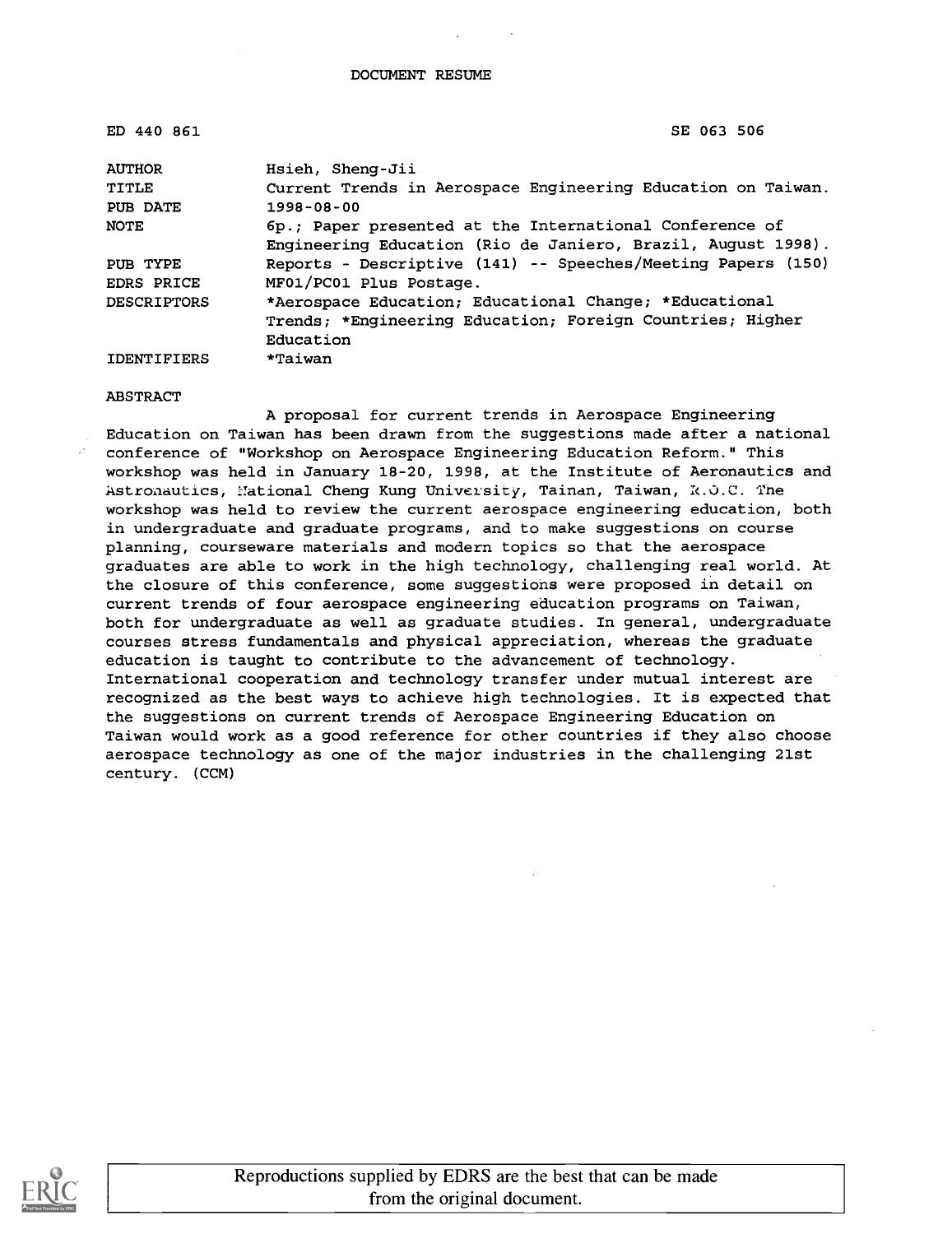## CURRENT TRENDS IN AEROSPACE ENGINEERING EDUCATION ON TAIWAN

Sheng-Jii Hsieh Institute of Aeronautics and Astronautics National Cheng Kung University Tainan 701, TAIWAN, R.O.C.

ABSTRACT - A proposal for current trends in Aerospace Engineering Education on Taiwan has been drawn from the suggestions made after a national conference of "Workshop<br>on Aerospace Engineering Education Reform." This on Aerospace Engineering Education Reform." workshop was held in January 18-20, 1998, at the Institute of Aeronautics and Astronautics, National Cheng Kung University, Tainan, Taiwan, R.O.C.. The purposes of holding this workshop is to review the current aerospace engineering education, both at unders and graduate programs, and then, try to make suggestions on course planning, courseware materials and modern topics, so that the aerospace graduates are able to work in the hightechnology, challenging real world.

At the closure of this workshop conference, some suggestions are proposed in details on the current trends of four aerospace engineering education programs on Taiwan, both for unders as well as graduate studies. In general, under- graduate courses are stressed on fundamentals and physical appreciation, whereas the graduate education is structured to contribute to the advancement of technology. International cooperation and technology transfer under mutual interests are recognized as the best way to achieve high technologies. It is expected that, the suggestions on current trends of aerospace engineering education on Taiwan would work as a good reference to other Countries if they also choose aerospace technology as one of the major industry in the challenging 21st Century.

#### I. MODERN AEROSPACE ENGINEERING EDUCATION

It is known that, the objectives of the engineering education are to train students being able to handle engineering problems in the analysis, design and fabrication of a real thing. Accordingly, the objectives of the aerospace engineering are to teach students familiar with aerospace systems in analysis, design and manufacture of flight vehicles. In order to keep in pace with the fast changing world, the engineering education needs frequent reviewed, and urges schools to make necessary improvement or reform on the educational programs. In the past four decades, there ever had three education reforms due to the striking of satellite Sputnik to start the space competition since 1957, the impact of energy crisis in 1970's, and the great achievements of computer and space communication

BEST COPY AVAILABLE

technology in 1980's. Due to the technology progress of this shrinking world, it is clear that, the space-utilization industry and the information technology will be the major enterprises in the 21st Century. In other words, the matter that aerospace industry is one of the major industries in the near future, should awake engineering professors to re evaluate the existing education programs they give to the students.

Aerospace engineering is characterized in its high technology, which is resulting in the requisites to produce most safe, fast, robotic and comfort systems, and which systems can also operate successfully in very critical conditions and in severe environments. Therefore, known by its high-technology senses, aerospace industry is taken as the driving force to push and to upgrade other branches of industry. The world is one, and its resources are so limited and distributed all over the Earth. Each Country possesses only some specific resources that other Countries does not have. Peoples in the world should cooperate and help one another to improve their living. Therefore, the sharing of resources and the transferring of technologies among Countries under mutual interests are the working model for the world toward bright future. International cooperation and partnership are the best way to help the developing Countries to become developed. Well developed hightechnology companies should provide the research and education activities and interact with university and industry. The cooperation among government-industryuniversity should be linked tightly together to promote the technology level and students' abilities. It is noted that, well engineering education and a high-technology society are closely related, and an intensive interaction between education and technology would come up to a wealthy society and a peaceful world.

Due to the fast developing and highly competing aerospace technologies, aerospace industry nowadays is urged to produce an advanced vehicle with low life-cyclecost, implemented with new technology, to meet high environment standard, and, of course, to operate the vehicle in automation, robotics and safety. As summarized by Prof. K. Y. Lin of the University of Washington at Seattle, there are four critical technologies for the present and near future<br>development in aerospace industry. These critical development in aerospace industry. technologies are: the information technologies to manage an autonomous and smart vehicle; the development of composite materials and structure configuration to optimize vehicle performance; the technologies associated with the

U.S. DEPARTMENT OF EDUCATION<br>Office of Educational Besser band Letters

CENTER (ERIC) This document has been reproduced as<br>received from the person or organization

Minor changes have been made to

Office of Educational Research and Improvement EDUCATIONAL RESOURCES INFORMATION

Points of view or opinions stated in this document do not necessarily represent

2 Minor changes have been made to<br>improve reproduction quality.

originating it.

1

DISSEMINATE THIS MATERIAL HAS **BEEN GRANTED BY** <u>s. Itsich</u>

PERMISSION TO REPRODUCE AND

TO THE EDUCATIONAL RESOURCES INFORMATION CENTER (ERIC)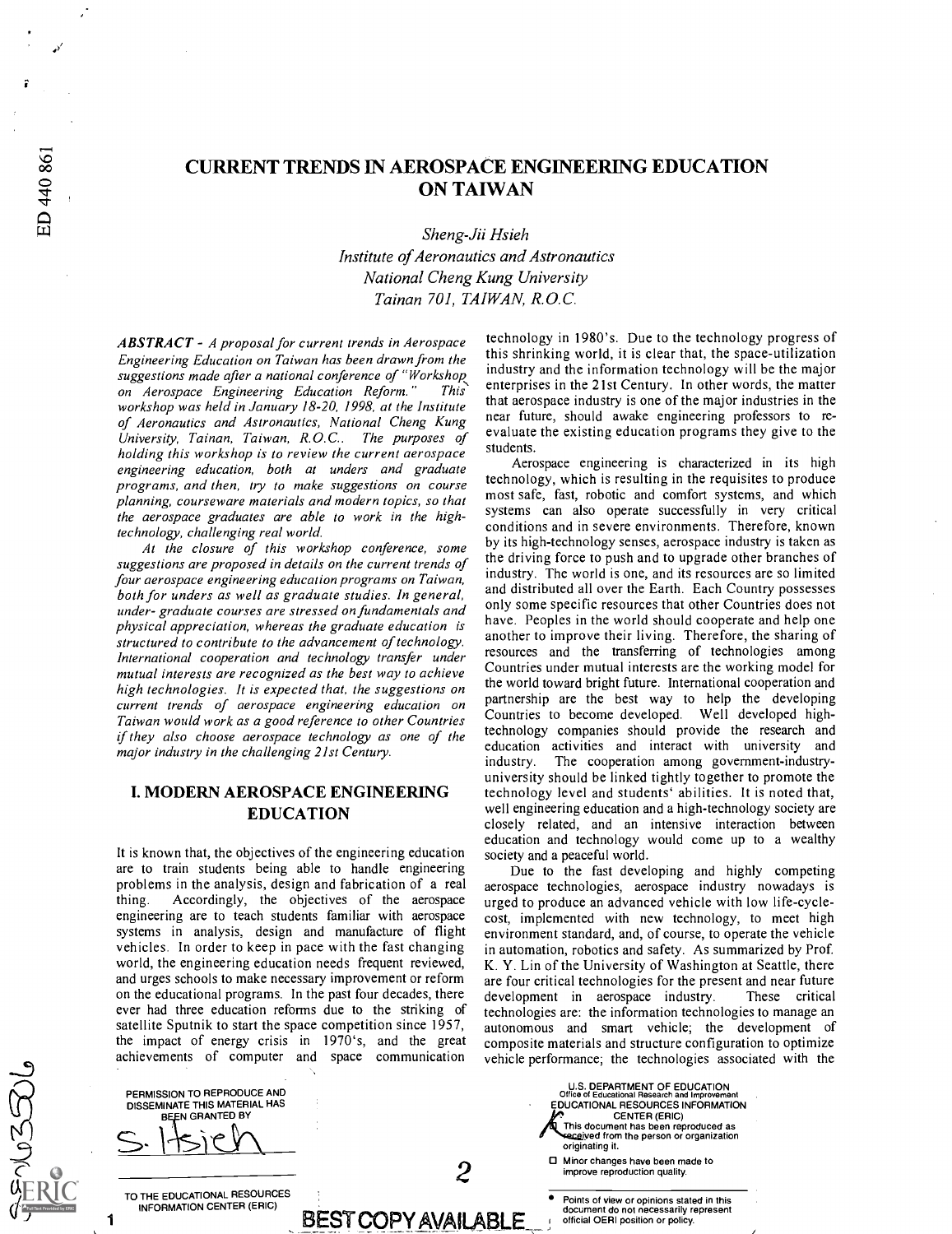systems issues of life-cycle-cost, operation, and maintenance, are a driving force in the design of new aerospace systems; the technologies relating to environmental factors, such as the control of pollution and reduction of noise, will play an important role in future aerospace vehicles and systems. Definitely, though most of the key technologies would be solved eventually, and the aerospace field will continue to flourish, but still there are some major and important changes occurring. Thus, today's and tomorrow's aerospace engineers must be well prepared to adapt to the field as it changes.

#### II. EDUCATION REFORM WORKSHOP

In confrontation with this highly technical, industrial world nowadays, it is the time to examine the results of our aerospace engineering education, whether the program is working properly and/or the knowledges are able to keep in pace with the technology development. A "Workshop on Aerospace Engineering Education Reform" was held in January 18-20, 1998, at the Institute of Aeronautics and Astronautics, National Cheng Kung University, Tainan, Taiwan, to discuss on four major aerospace engineering education programs offering in Taiwan. This Workshop aims to review current courseware work and to forecast the future developments in Aerospace Engineering Education in the 21st Century. It is known that, the subject of aerospace engineering covers the knowledges of aeronautical engineering and astronautical engineering. The aerospace engineering is a vehicle-oriented discipline and its educational mission should be the design, manufacturing, operations and maintenance of such aerospace vehicles. Therefore, the aerospace engineering education comprises four branches of educational programs. These four major educational programs in aerospace engineering are:

- (1) Aerodynamics, flight mechanics, stability and control.
- (2) Aerospace materials and structures.
- (3) Aerospace engineering measurement methods.
- (4) Space engineering systems and design.

In three days discussions in the workshop, participants firstly discussed on the current objectives of engineering education, and the coursework of education programs given at four aerospace engineering departments on Taiwan. Then, eight keynote speakers present the background materials of the current status and the future trends of aerospace development in the US and on Taiwan. Four of the keynote speakers are senior scholars from the US, and the other four keynote speakers are the top leaders of aircraft/space manufacturing companies or research institutions on Taiwan. With reference to the criteria of U.S. Accreditation Board for Engineering and Technology, the U.S. National Research Council's Board on Engineering Education, the Kansas Industry/University/Government Engineering Education Consortium, and many other essays about the attributes of good engineers, all participants generally agree the six objectives of modern engineering education concluded at the University of Kansas at Lawrence. These six objectives of

engineering education are presented, by Prof. C. Edward Lan of that University, in the following:

#### (1) Technical Competence

To develop the course work, courseware planning and course contents, in theoretical, numerical and experimental techniques for the students capacitate for identifying, formulating, and solving engineering or real world problems. This also means that the relevance of course work to the real world problems should be maintained.

#### (2) Broad Education

Graduates must demonstrate the broad education necessary to understand the impact of engineering solutions, the knowledge of contemporary issues, and the ability to work effectively with customers in an international marketplace.

#### (3) Team Work and Leadership

Graduates must demonstrate an ability to function on multidisciplinary teams, to develop leadership skills, and to accept and support team decisions.

#### (4) Professional and Ethical Responsibility

The graduates should know how to develop products such that these products not only will improve people's lives, but also are safe.

#### (5) Communication

Home work and reports should be prepared professionally. Oral presentation to express and to exchange ideas can also be required.

#### (6) Life-long Learning

Aerospace engineering is a high technology and a dynamic profession, so that engineers must learn how to engage a lifelong learning.

With the objectives of aerospace engineering education shown above, and the needs for graduating modern engineers to work in the 21st Century, an education reform on courseware work of aerospace engineering is widely discussed in the Workshop. engineering education programs as indicated above were discussed, and the important course contents of the educational programs were suggested in the following sections.

## III. SUGGESTED TOPICS IN AERODYNAMICS, AIRCRAFT PERFORMANCE, FLIGHT MECHANICS, STABILITY AND CONTROL

Aircraft Design course is the central theme and the senior subject of an aeronautical engineering undergraduate program. The pre-requisites courses for the Aircraft Design are Aerodynamics, Aircraft Performance, Flight Mechanics, and Stability and Control. Therefore, it needs great

## BEST COPY AVAILABLE

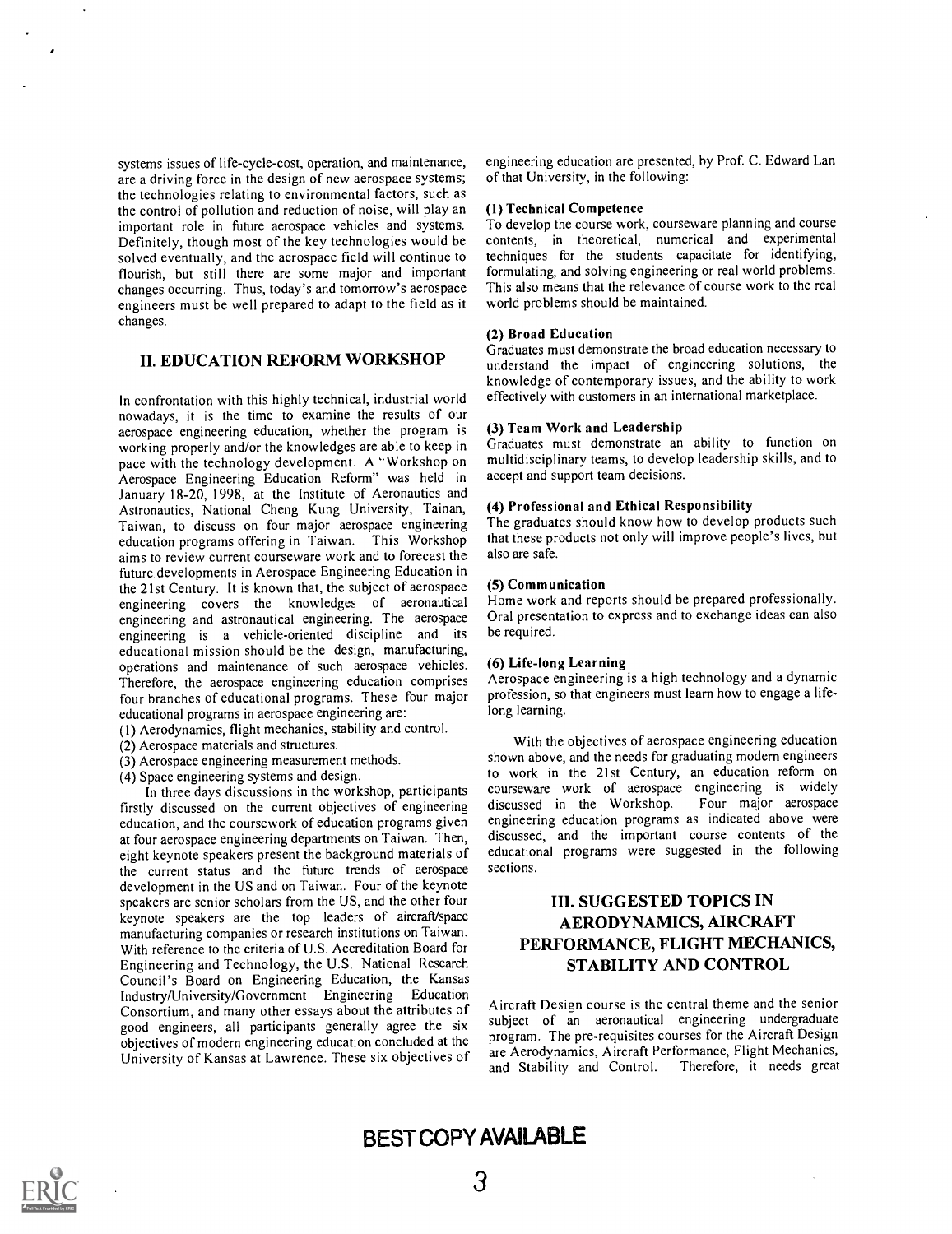attention to consider these four courses in their course work together. That is, the methods of teaching and the course contents must be well prepared. Generally, for undergraduate program, the subjects are stressed on the fundamentals and physical appreciation, whereas the graduate courses are structured to contribute to the advancement of technology.

Because of the special features and unique prospects of each university, the course planning of the above four subjects, may have some differences, but the essential contents among them should be the same or very close to. Therefore, the course contents for these four courses should be reviewed and discussed all together in order to meet the teaching purposes of Aircraft Design course, as well as the training of aeronautical students. Therefore, in addition to the current topics teaching in Aerospace Engineering Departments in Taiwan, some more advanced topics in the Aerodynamics, Aircraft Performance, Flight Mechanics, and Stability and Control courses for modern undergraduate education, are recommended and/or stressed in:

- (1) Detailed analysis of drag component build-up, and the importance of drag reduction on performance.
- (2) Theories and applications of airdata sensors, such as altimeters airspeed indicators (2-sensors, and  $\mathbf{n}$ altimeters, airspeed indicators, (2-sensors, and sensors.
- (3) Wind tunnel testing projects and experimental methods, and data acquisition techniques should be pronounced.
- (4) Take-off and landing analysis to satisfy requirements, with emphasis on engine-out operations.
- (5) Air load estimation and performance limitations, such as:  $\alpha$  academ the  $\alpha$ -load buffet guest loads aging in relation to skills. the g-load, buffet, guest loads, aging in relation to certification requirements.
- (6) Flight safety and accident prevention of aircraft.
- (7) Features of non-linear aerodynamics and their effects on flight and control of aircrafts.
- (8) Discuss regulations on flying and handling qualities and how they affect flight dynamics.
- (9)Use action media, such as videotapes, simple flight simulators, or PC-based flight simulation to illustrate some specific dynamic properties of aircraft.
- (10) Use real-world examples, from flight test data and some professional aerospace engineering magazines, to illustrate the subject matters.

## IV. SUGGESTED TOPICS IN AEROSPACE MATERIALS AND STRUCTURES

After discussion on the educational goals in aerospace structures and materials, it is concluded that all graduates from a B.S.A.E. degree should understand engineering materials and properties, mechanics of materials, aircraft structures and analysis methods, atmospherical flight mechanics, dynamics of flight vehicles, mechanical testing of materials and structures, design of aircraft and spacecraft systems. Evidently, these subjects or courses are already offered in the current undergraduate educational program on Taiwan, but there still needs a critical review and revision of course contents frequently to reflect recent changes in aerospace industry on Taiwan and worldwide.

Reviewing the courseware work given in aerospace engineering program on Taiwan, the following topics should be stressed and/or added in the relevant courses:

- (1) Topic of composite materials and properties, or an introduction course of Composite Materials for Aerospace Structures should be given in the undergraduate program.
- (2) Structural analysis methods and design projects on engineering syntheses should be pronounced in the class.
- (3) Structural design, analysis and optimization are indispensable topics and training subjects in the design of aircraft and spacecraft systems.
- (4) Finite element methods should be introduced and given as a tool on structural analysis and design problems.
- (5) In aerospace graduate program majored in materials and structures, courses of Smart Materials and Structures, Concurrent Engineering, CAD/CAE, Signal Acquisition and Spectrum Analysis, Vibroacoustic Analysis and Measurement are suggested to offer.

## V. SUGGESTED TOPICS IN AEROSPACE ENGINEERING MEASUREMENT METHODS

Generally speaking, an engineering education program trains students to solve engineering problems, and to provide academic knowledge with emphasis on problem solving To accomplish these goals, there are several approaches that have been taken:

- (1) Teach engineering courses to train students in area of indepth engineering knowledge.
- (2) Use computers and simulation tools to demonstrate the solutions, enhance physical meaning and help students to gain confidence in engineering problems.
- (3) Offer experimental courses to equip students with testing skills and ensure their ability to develop appropriate solutions.

For modern experiments, there are basic tools that are required almost under any circumstance. These basic tools are:

- $(1)$  Machining mechanism, engineering graphs, production methods, and materials.
- (2) Data acquisition and analysis; Imaging acquisition and analysis.
- (3) Software systems–Computer languages and computation skills for data acquisition and data analysis, including imaging processing.
- (4) Hardware fundamentals of electric circuits, electronics and electric devices. Design of basic circuitry for data acquisition.
- (5) Optics and Lasers.

4

(6) Special instrument and its development.

The keynote paper on experimental curriculum for aerospace engineering education is provided by Dr. Tzong-Hsi Chen, President and CEO of Taitech, Inc. at Dayton, Ohio. After surveying 16 leading universities in the US offering aerospace engineering education, Chen indicates that,

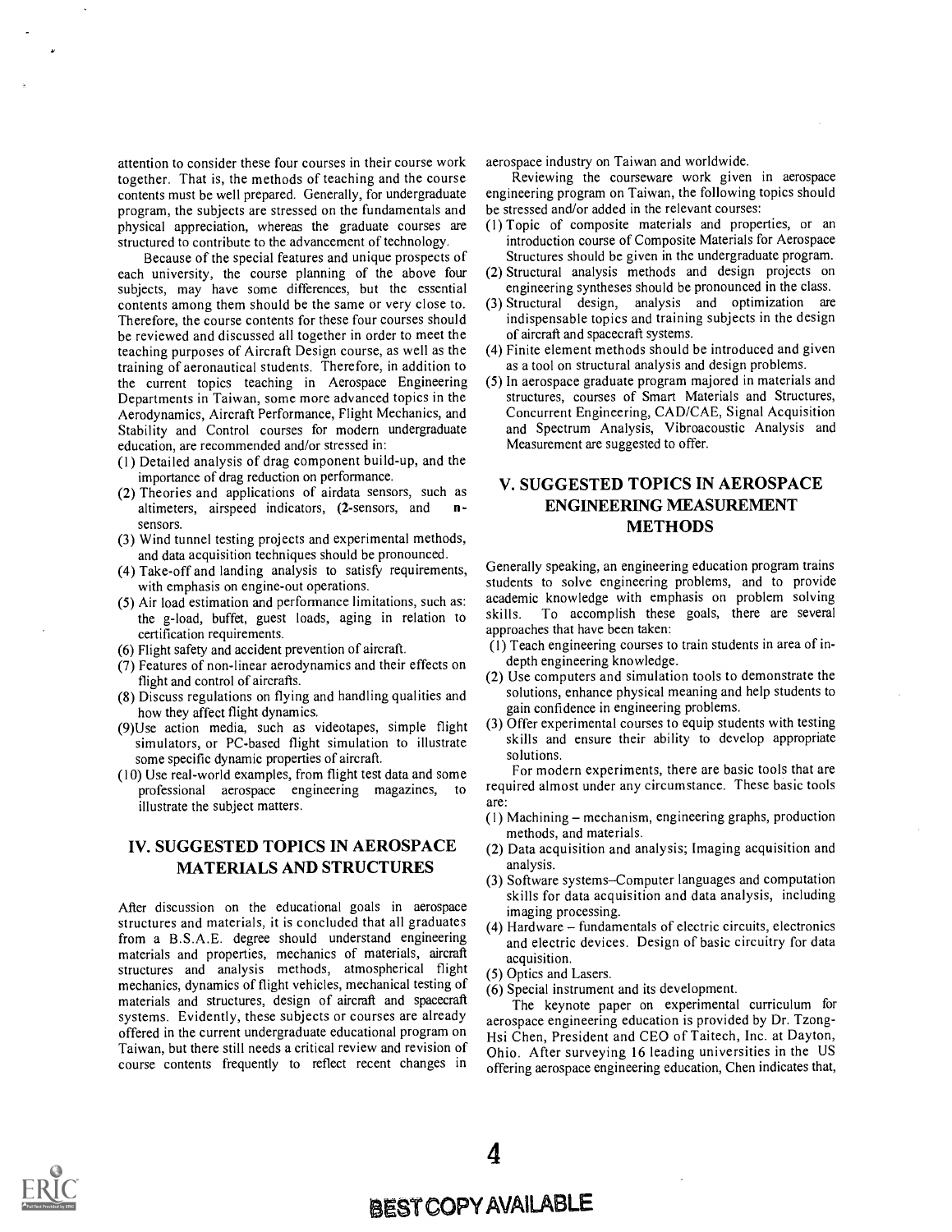for experimental courses, some institutions emphasize systems, some institutions emphasize component, and some are dealing with both areas. However, the student must realize that nothing is real as hands-on experience.

Reviewing the experimental courses for aerospace engineering education on Taiwan, it is found that the traditional experiments and laboratories on thermo-fluids, materials and structures, aerodynamics, and navigation and control of the flight vehicles are arranged in the curriculum. The further suggestions in the workshop are to conduct some advanced experiments implemented with: electric strain gages; pressure transducers and thermocouples; hot-wire and hot-film velocimetry; optical, laser Doppler, and particle imaging methods in flow visualization and velocity measurements; Rayleigh scattering technique for flow visualization. It is encouraged to teach one course in undergraduate program on "Instrumentation for "Instrumentation Experiments" to introduce electrical and electronic devices, sensors, and the principles of digital data acquisition, signal processing and statistical analysis of the experiments.

## VI. SUGGESTED CURRICULUM AND TOPICS IN SPACE ENGINEERING SYSTEMS AND DESIGN

The program of Space Engineering is the other half of Aerospace Engineering education. The curriculum of space engineering for undergraduate study is suggested, with minimum modification, on the current Aeronautical Engineering education program. A new comprehensive and systematic space engineering program has been designed and taught at the Department of Mechanical and Aerospace Engineering at the University of Alabama in Huntsville, and it seems working very well as claimed by prof. S. T. Wu of that university. Due to its system integrity and its interdiciplinary engineering curriculum for satellite system design, the participants of this workshop appreciated and suggested this program to the aerospace engineering education on Taiwan. The scenario of this program is in the area of Microsat design, fabrication, testing and operation. The Microsat is a class of satellite generally defined as under 80 kg mass and can be launched as a secondary payload for cutting the cost. Though it is small, it has all the space sciences and technologies of the space engineering system.

This undergraduate program of space engineering education, with minimum modification to the current curriculum, is proposed by four courses of 12 credit semester hours in the senior year. These four courses are:

- (1) Satellite Technology and Its Applications  $-3$  credit semester hours.
- (2) Spacecraft Systems Engineering  $-3$  credit semester hours.
- (3) Fundamental of Microsat Design and Fabrication  $-3$ credit semester hours.
- (4) Microsat Electrical/Electronic Subsystems  $-3$  credit semester hours.

As for the graduate program of space engineering education, Prof. Jia-Ming Shyu, Director of National Space Program Office of R.O.C., suggested the following curriculum. This curriculum covers courses or topics as System Engineering and Process, Space Design and Analysis, Remote Sensing and Remote Control, Introduction to Payloads, Satellite Communication, Satellite Integration and Test, Satellite Ground System, Launch Vehicle and Launch Process, Satellite Mission Operations, Project Management, Satellite Signal and Data Processing, Quality Assurance and System Reliability.

#### VII. PROGRESS THROUGH PATERNSHIPS AND ENTERPRENUERSHIPS

Though the world is one and peoples are getting closer, there still have international competition among Countries because the world has only one market. There must have some international cooperation between Countries through the offset program, which promises key technology transfer and technical training programs between relating companies under mutual interests. It is important to note that, for the developing Countries like Taiwan, they can make progress only through the international cooperation on paternships and enterprenuerships with the advanced technology Countries. Evidently, this is the only way for the developing countries to become well developed.

#### VIII. CONCLUSIONS

The current trends on aerospace engineering education on Taiwan have been proposed after a three days workshop at IAA, NCKU, Taiwan, in January 1998. The curricula of four aerospace engineering departments on Taiwan were firstly reviewed, eight keynote speeches based on the current status in the US and in Taiwan local aerospace industries were followed, and finally, some suggestions on education reform for better education and promotion of aerospace industry in Taiwan were proposed.

An action item is strongly proposed in this workshop that, an Advisory Board or a Steering Committee on aerospace engineering education should be formed to review the current curriculum, courseware work, research programs and industrial cooperation projects of the Department. Besides, the Committee would give some responses or comments from the society to help the academic activities of the Department. This Committee should meet once every year, and all the faculties and student leaders are obliged to attend for ensuring a better aerospace engineering education to meet the advanced industry, and to become an advanced research institution at the international level.

#### ACKNOWLEDGEMENTS

The author would like to express his sincere thanks to the

BEST COPY AVAILABLE

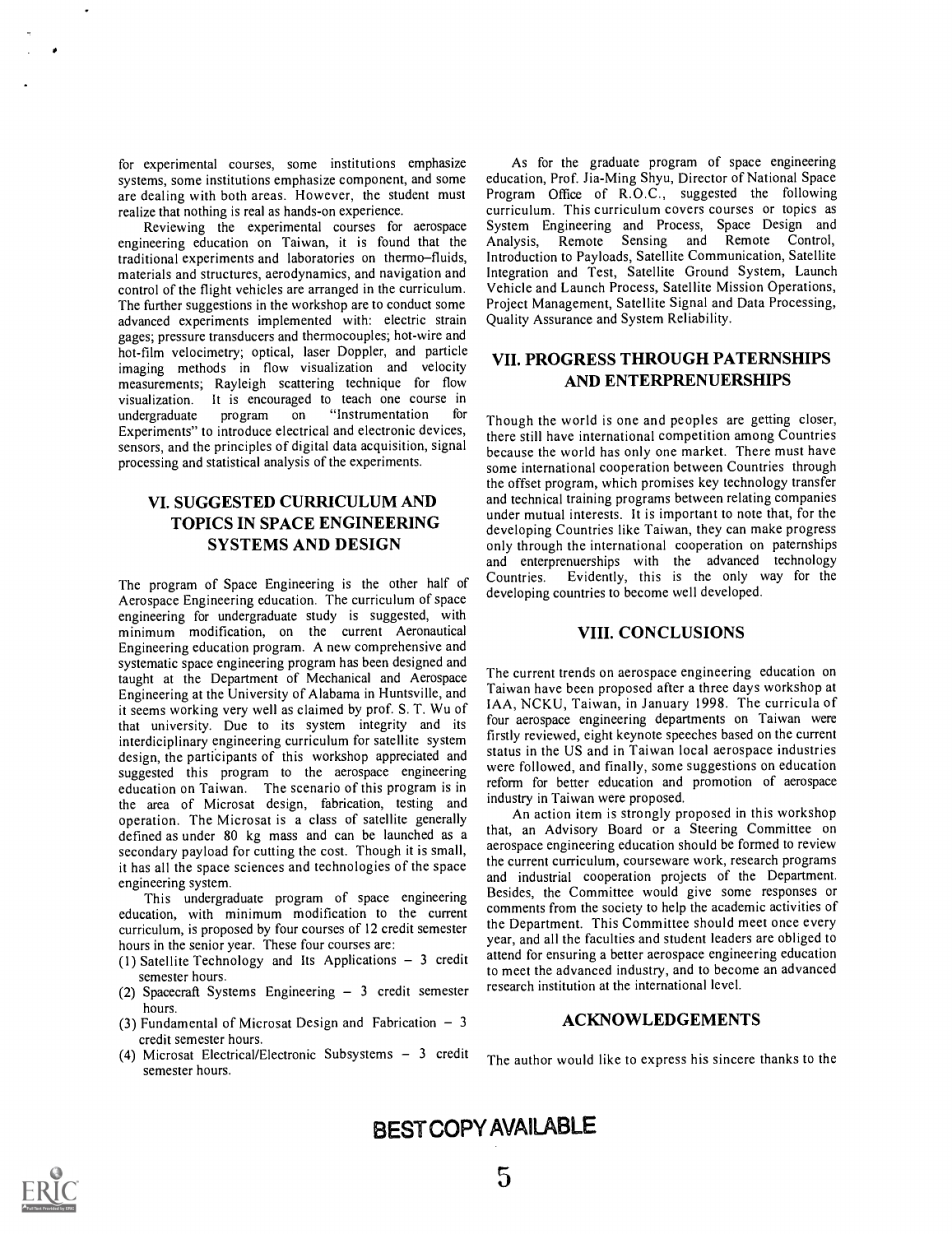Ministry of Education, and the National Science Council of the Republic of China, and also to the Committee for Aviation and Industry Development and the Society of Aeronautics and Astronautics, R.O.C., for their supports to hold the Workshop on Aerospace Engineering Education Reform, from which this paper is made.

J.

#### **REFERENCES**

- [11 Workshop Report on Aerospace Engineering Education Reform, Institute of Aeronautics and Astronautics, National Cheng Kung University, Tainan, Taiwan, R.O.C., January 18-20, 1998.
- [2] Workshop Report on Aerospace Engineering Education Toward 21st Century, Institute of Aeronautics and Astronautics, National Cheng Kung University, Tainan, Taiwan, R.O.C., November 7-9, 1996.

 $\ddot{\phantom{0}}$ 

 $\lambda$